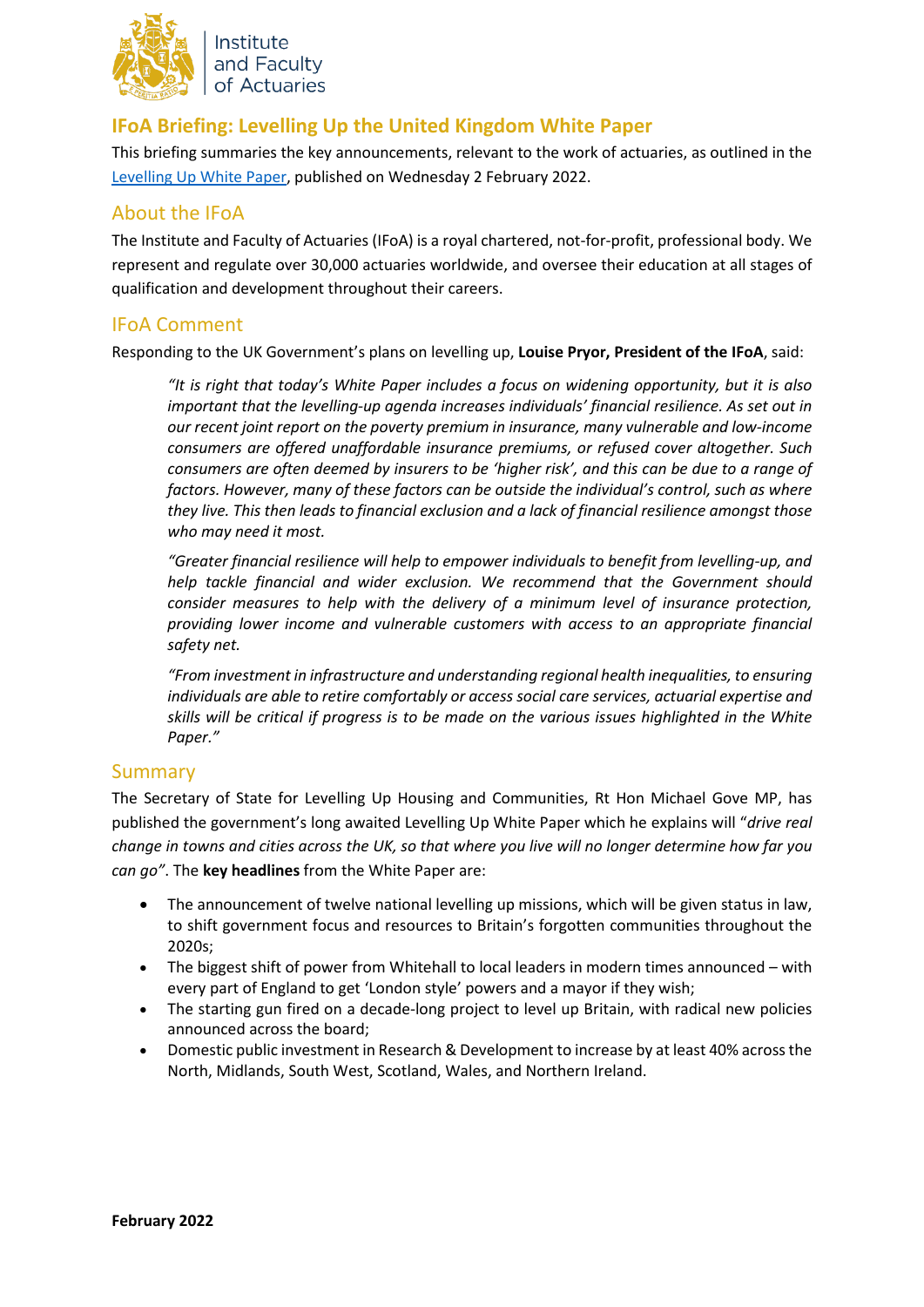

The twelve levelling up missions are: that by 2030:

- 1. Pay, employment and productivity will have risen in every area of the UK, with each containing a globally competitive city, with the gap between the top performing and other areas closing.
- 2. Domestic public investment in R&D outside the Greater South East will increase by at least 40% and at least one third over the Spending Review period, with that additional government funding seeking to leverage at least twice as much private sector investment over the long term to stimulate innovation and productivity growth.
- 3. Local public transport connectivity across the country will be significantly closer to the standards of London, with improved services, simpler fares and integrated ticketing.
- 4. The UK will have nationwide gigabit-capable broadband and 4G coverage, with 5G coverage for the majority of the population.
- 5. The number of primary school children achieving the expected standard in reading, writing and maths will have significantly increased. In England, this will mean 90% of children will achieve the expected standard, and the percentage of children meeting the expected standard in the worst performing areas will have increased by over a third.
- 6. The number of people successfully completing high-quality skills training will have significantly increased in every area of the UK. In England, this will lead to 200,000 more people successfully completing high-quality skills training annually, driven by 80,000 more people completing courses in the lowest skilled areas.
- 7. The gap in Healthy Life Expectancy (HLE) between local areas where it is highest and lowest will have narrowed, and by 2035 HLE will rise by 5 years.
- 8. Well-being will have improved in every area of the UK, with the gap between top performing and other areas closing.
- 9. Pride in place, such as people's satisfaction with their town centre and engagement in local culture and community, will have risen in every area of the UK, with the gap between the top performing and other areas closing.
- 10. Renters will have a secure path to ownership with the number of first-time buyers increasing in all areas; and the government's ambition is for the number of non-decent rented homes to have fallen by 50%, with the biggest improvements in the lowest performing areas.
- 11. Homicide, serious violence, and neighbourhood crime will have fallen, focused on the worstaffected areas.
- 12. Every part of England that wants one will have a devolution deal with powers at or approaching the highest level of devolution and a simplified, long-term funding settlement.

# Overarching Goal: Net Zero Transition

### **UK Transition to Net Zero**

- The UK Government has put into law a Net Zero emissions target by 2050. This structural shift could have large and long-lasting effects on virtually every aspect of the economy, including jobs and skills, infrastructure and technology, and investment and innovation. The Net Zero transition could create huge opportunities for many of the UK's left-behind places, but also poses risks for them which, if unmanaged, could be damaging.
- The "Green Industrial Revolution" will require significant investment in new infrastructure and production processes using new technologies. This could average £50 to £60bn of capital investment per year by the late 2020s and into the 2030s.
- This investment has the potential to benefit disproportionately less well-performing parts of the UK, particularly those with a rich heritage of manufacturing and engineering. Analysis commissioned by the Department for Business, Energy and Industrial Strategy (BEIS) shows that the North East stands to gain an extra 27,000 direct jobs by 2050. Many other places,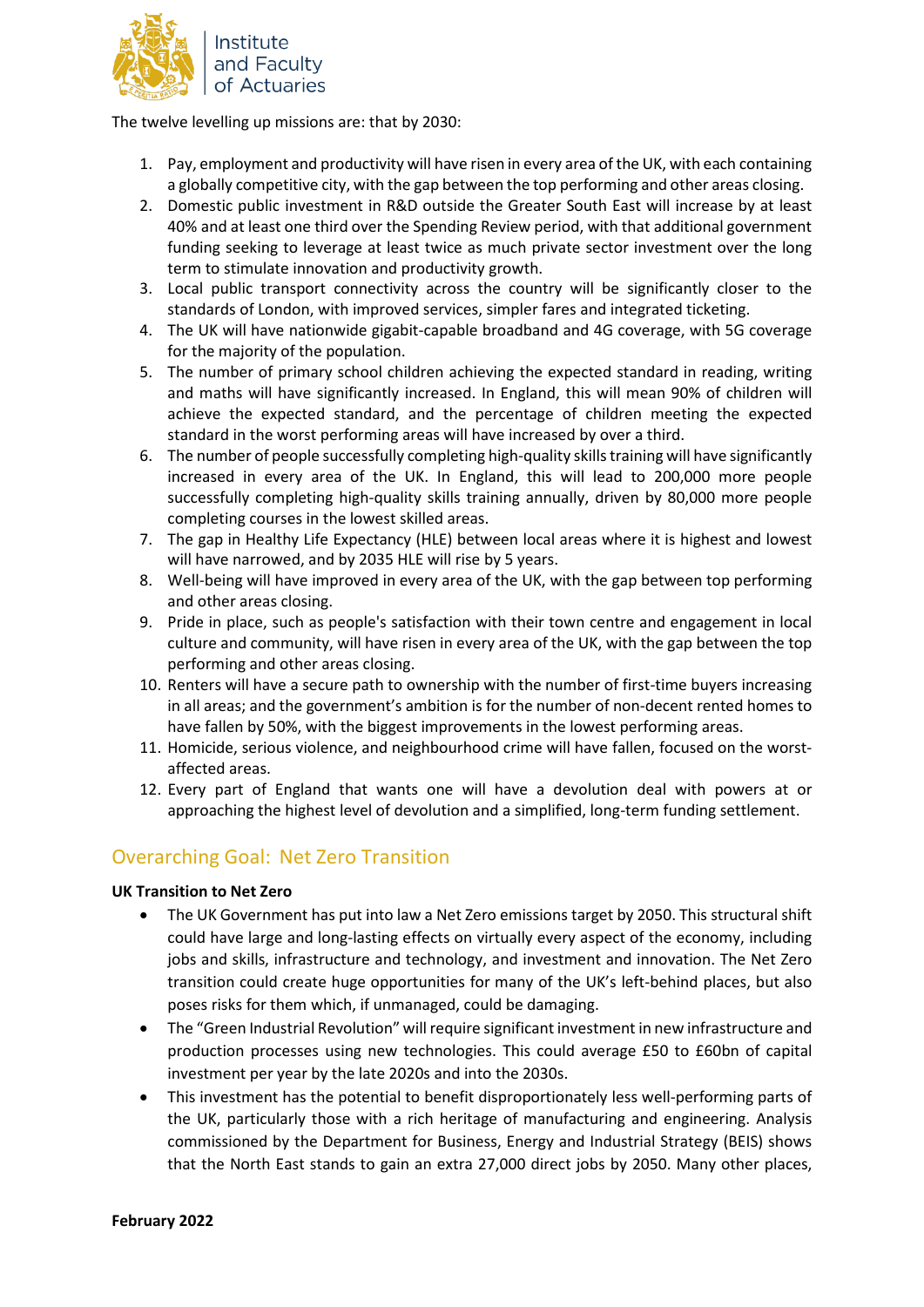

outside London and the South East, have the potential to build on existing areas of strength, such as renewable energy, electric vehicle manufacture, Carbon Capture, Utilisation and Storage (CCUS) and hydrogen.

### *Further Reading*

- IFoA Policy Briefing [Climate Change: Managing Risk and Uncertainty](https://www.actuaries.org.uk/system/files/field/document/Climate%20Change%20Managing%20Risk%20and%20Uncertainty%20-%20Policy%20Brief.pdf)
- [IFoA Climate Change Statement](https://www.actuaries.org.uk/climate-change-statement#:%7E:text=The%20IFoA%20supports%20the%20aim,has%20no%20net%20greenhouse%20gas)

## Mission Six: Skills Training

#### **Local Skills Improvement Plans**

• Local Skills Improvement Plans will be rolled out with funding across England, giving local employer bodies and stakeholders a statutory role in planning skills training in their area, to help meet local labour market needs.

### Mission Seven: Healthy Life Expectancy

#### **Health Disparities White Paper**

- The government will set out its strategy to tackle the core drivers of health inequalities through a new White Paper on Health Disparities to be published this year. They state that this will "set out a bold ambition for reducing the gap in health outcomes, with a strong focus on prevention and disparities by ethnicity, socioeconomic background and geography."
- The White Paper will learn from experiences during the pandemic response about how best to mobilise communities and a range of partners to address shared health challenges, including new ways to ensure that business plays a part in improving health, proposals for place-based solutions and ways in which the UK Government can work more effectively to improve health.

#### **Life Expectancy**

- The White Paper notes that people living in the most deprived communities in England have up to 18 years less of their lives in good general health than the least deprived. This is driven by a variety of factors, including smoking rates, alcohol intake and poor diet. It is also heavily affected by differences in factors such as the quality of housing and access to healthier food.
- Other local factors, such as demographics, also matter for example, in rural or coastal areas where populations are older. Access to and quality of health services are also important drivers of health outcomes and can vary by area.
- The below table highlights how individuals living in more deprived areas have a lower life expectancy: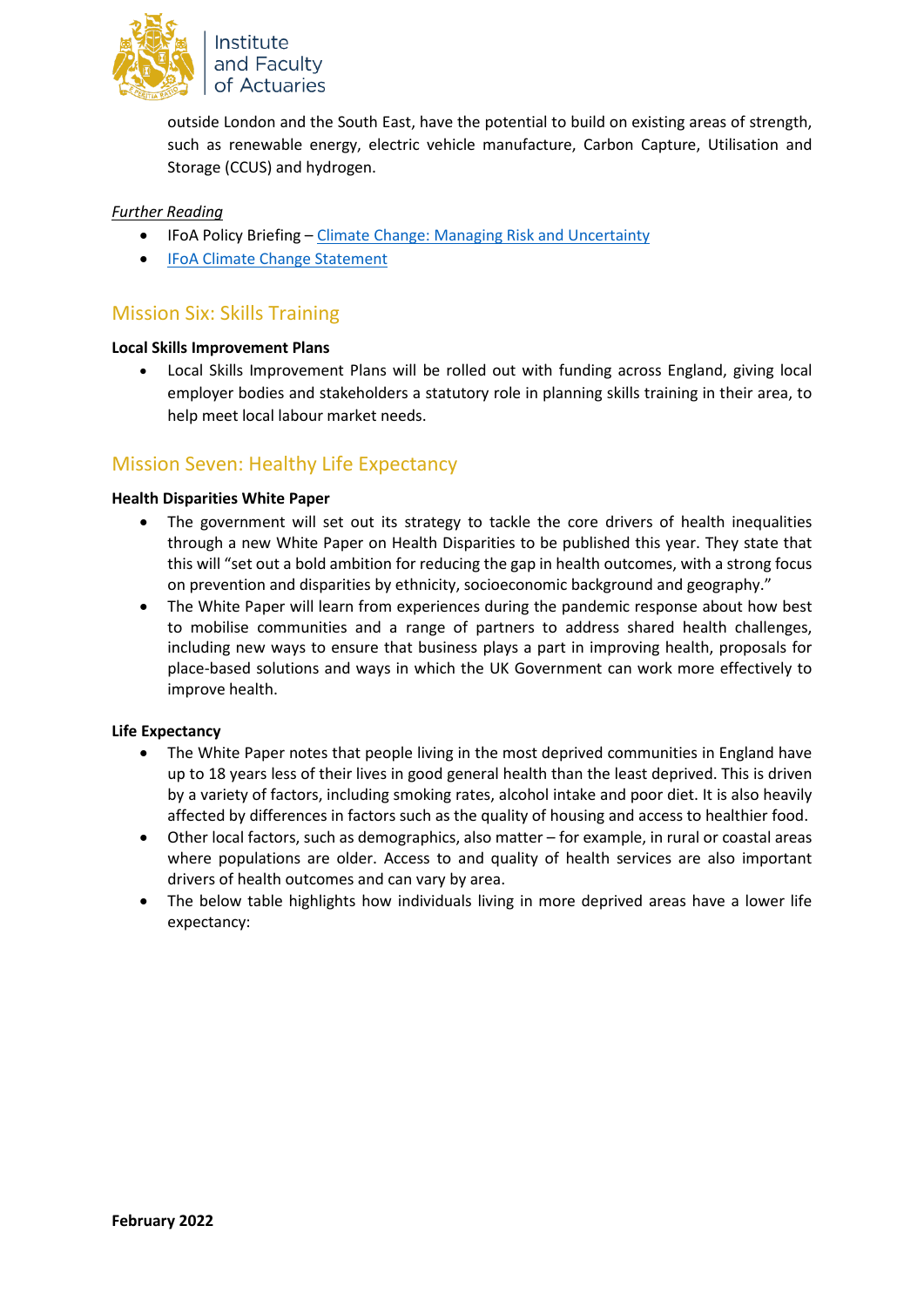

Institute and Faculty of Actuaries







- If life expectancy in the lowest quartile could be raised to the UK average, the government estimates that this could add £44 billion to the UK economy.
- The paper therefore commits to narrowing the gap in Healthy Life Expectancy (HLE) between local areas where it is highest and lowest, as well as raising healthy life expectancy by five years by 2030.

### *Further Reading*

The IFoA's Actuarial Research Centre-funded Longevity and Morbidity Risk programme has produced a new bespoke mortality index that highlights mortality inequalities in England. The Longevity Index for England (or LIFE index) provides policymakers with significant insights into the causes of high or low mortality and regional differences in mortality at a 'neighbourhood level' – 10 postcodes or c.1500 people. It is envisaged that the insights provided by the index could inform policymakers when taking spending decisions on healthcare to ensure investment is targeted in the most appropriate places.

• Actuarial Research Centre Longevity and Morbidity Research Programme: [The LIFE Index](https://www.actuaries.org.uk/learn-and-develop/research-and-knowledge/actuarial-research-centre-arc/recent-research/modelling-measurement-and-management-longevity-and-morbidity-risk/life-index)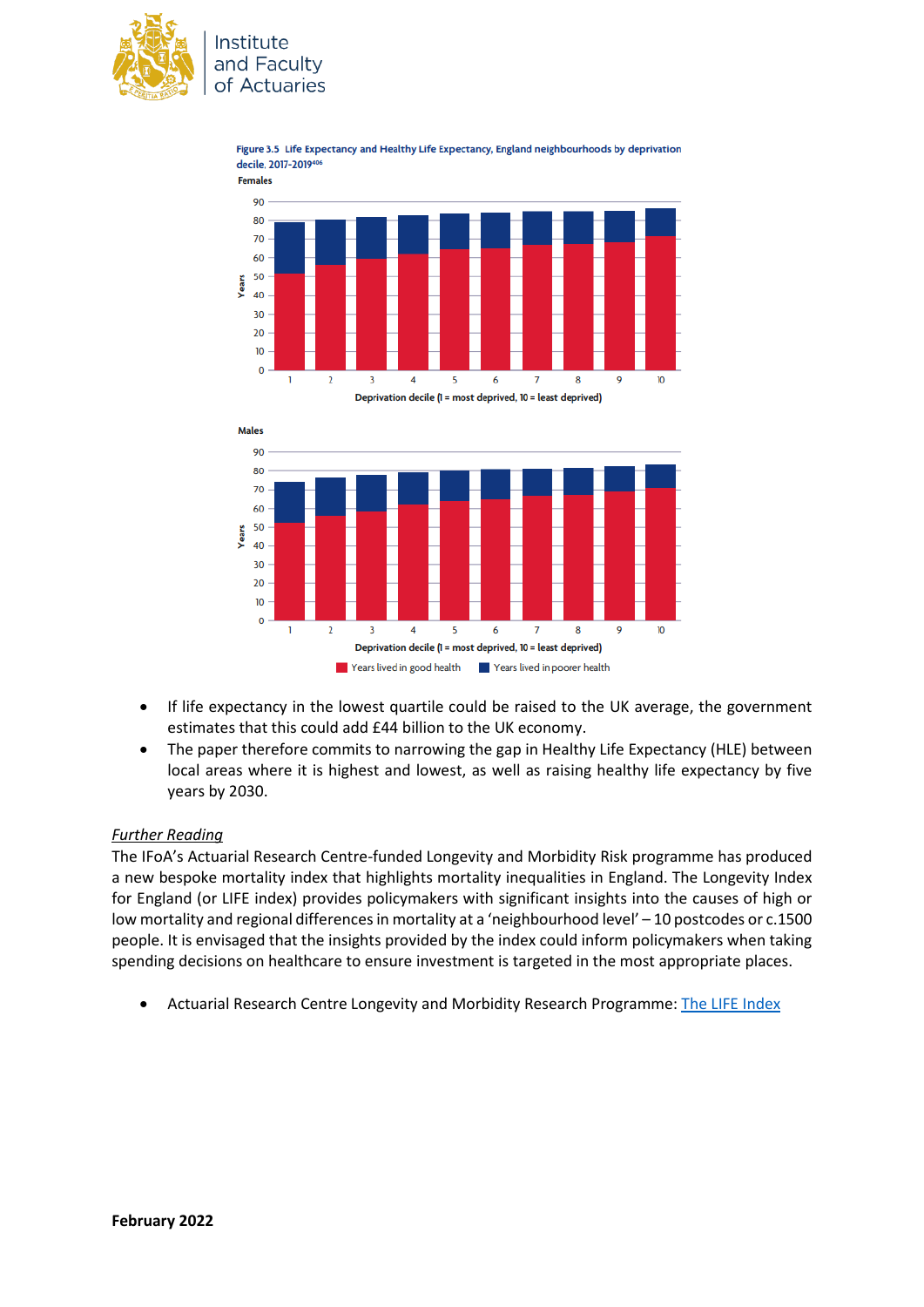

# Mission Nine: Pride in Place

#### **Dormant Assets Scheme**

- £44 million will be made available from the Dormant Assets Scheme to support charities, social enterprises, and vulnerable individuals. This will include:
	- o £20m through the Youth Futures Foundation to help break down barriers and improve accessibility into employment for young people from disadvantaged backgrounds – the programme will be multi-year, place-based investment for left-behind neighbourhoods to enable thousands more young people to progress towards and into work in their local area
	- o £20m to Access The Foundation for Social Investment which will provide finance to over 1,000 charities and social enterprises, particularly in more deprived areas in England
	- o £4m to Fair4All Finance to accelerate their work on affordable consolidation loans for people in financially vulnerable circumstances.
- The Dormant Assets Scheme will also be expanded to unlock up to a further £880m. The UK Government will launch a public consultation in 2022 to invite input on what social or environmental purposes the English portion of the Dormant Assets Scheme should fund. This will include options on youth, financial inclusion and social investment, as well as considering a new Community Wealth Fund proposal to distribute funding to local communities. It will build on the hundreds of millions already unlocked through the scheme, including the £425m provided to Big Society Capital since 2012, which has helped secure an additional £1.7bn from other investors to support socially impactful outcomes

#### *Further Reading*

- [IFoA Response to the Department for Culture, Media](https://www.actuaries.org.uk/system/files/field/document/Data%20-%20A%20New%20Direction.pdf) and Sport Consultation on Data: A New [Direction.](https://www.actuaries.org.uk/system/files/field/document/Data%20-%20A%20New%20Direction.pdf) This response outlines our view that the Dormant Assets Scheme should be expanded.
- [IFoA Response to the HM Treasury and Department for Culture, Media and Sport Consultation](https://www.actuaries.org.uk/system/files/field/document/07-16%20Dormant%20Assets.pdf)  [on Expanding the Dormant Assets Scheme.](https://www.actuaries.org.uk/system/files/field/document/07-16%20Dormant%20Assets.pdf)

## Mission Twelve: Devolution Deals

#### **Devolution Framework**

- The White Paper announces for the first time a new devolution framework which sets out options for places in England that wish to engage in devolution, whether that is moving towards a London-style transport system, improving local skills provision, or being able to act more flexibly and innovatively to respond to local need. The paper sets out the following four principles that will underpin the new framework:
	- o Effective Leadership
	- o Sensible Geography
	- o Flexibility
	- o Appropriate Accountability
- It also contains a commitment to simplify the local growth funding landscape to allow local leaders to drive change in their communities.